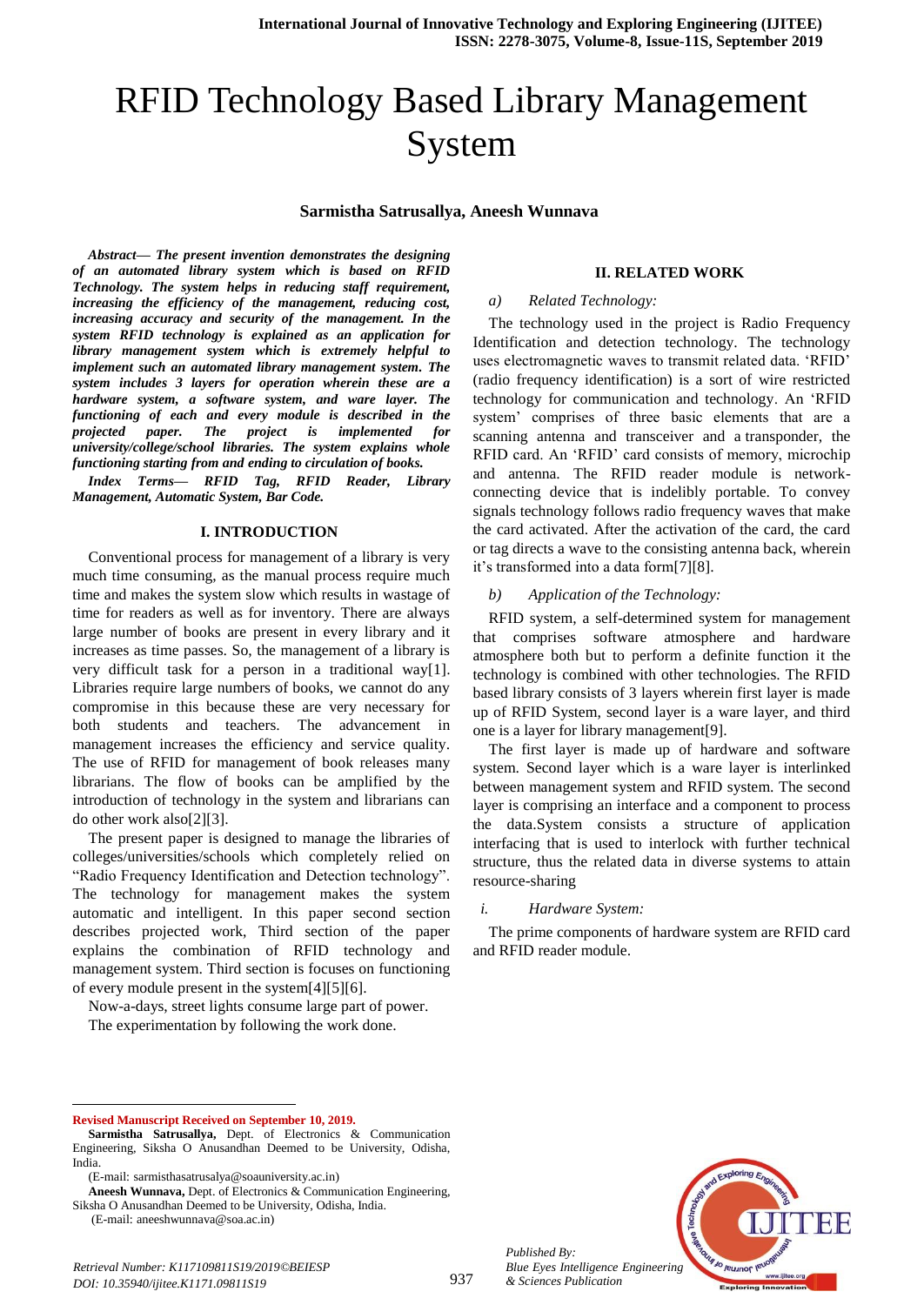

Figure 1. RFID system hardware

the hardware system also comprises label alteration devices, workstations for librarian, sorting equipment, inventory equipment, entrance control, safety amenities, borrowing and returning system, review apparatus.

# *ii. Software System:*

System software because of the spreading of Web apps and diverse n/w atmosphere with the help of "*Sun's Java 2 Platform Enterprise Edition*" (J2EE) as a stage for developing software. "*J2EE*" is intended for huge enterprise hostleve type computing, provided the decent frame-work to build scalable, easily-maintained, and flexible business systems. The frame-work helps all features of enterprise applications from design progress to definite applications. The *"J2EE"* stage comprises a service set, different protocols, and application program interfaces (APIs). *"J2EE"*for accessing various type of database via the *"Java Database Connectivity" (JDBC)*, usages *"Enterprise Java Bean (EJB)*" to progress and implement dispersed business logic, uses the "*Java Server Pages (JSP)"* response to client, then realize the layer operation

# *iii. Second Layer (Ware Layer):*

The second layer is intermediate link between RFID software and application system. The layer is a message leaning layer. The data is which is related, is dispersed in the procedure of message from a program to other and then further. Middle layer is used for providing a shared set of application programming interface (API) that attaches to the reader, and analyses the respective RFID tag's data and other processes. The second layer consists of 3 components as shown in the Figure 2 that are reader adapter, event manager and an application interfacing.



**Figure 2 Representation of second layer**

# **III. LIBRARY MANAGEMENT SYSTEM AND RFID TECHNOLOGY**

The management system of library can be improved with the introduction of the *"RFID Technology"* in the system. Data assembly, categorization, record, positioning and similar works come under the management system. The automation in the library system decreases the required mankind (Staff) for the management and hence, reduces the cost of the system. The process is also gets simplified by the automation in the management. It saves time and space. Depending on the applications of *"RFID Technology"* in the library system, the management system includes various constrains like self-service, books borrowing, registration of books, categorization, and positioning and similar management aspects. It shields the entire management and facilitate process for a library. Depending on demand of applicant operation, this would fetch complete novelty and elevation to the system management and operation of the library, for simplifying the book passage work and expand the efficiency of circulation, expanded security level, and progressively recognise the library divergence, digitalization and intellectual management and different objectives.



*Published By:*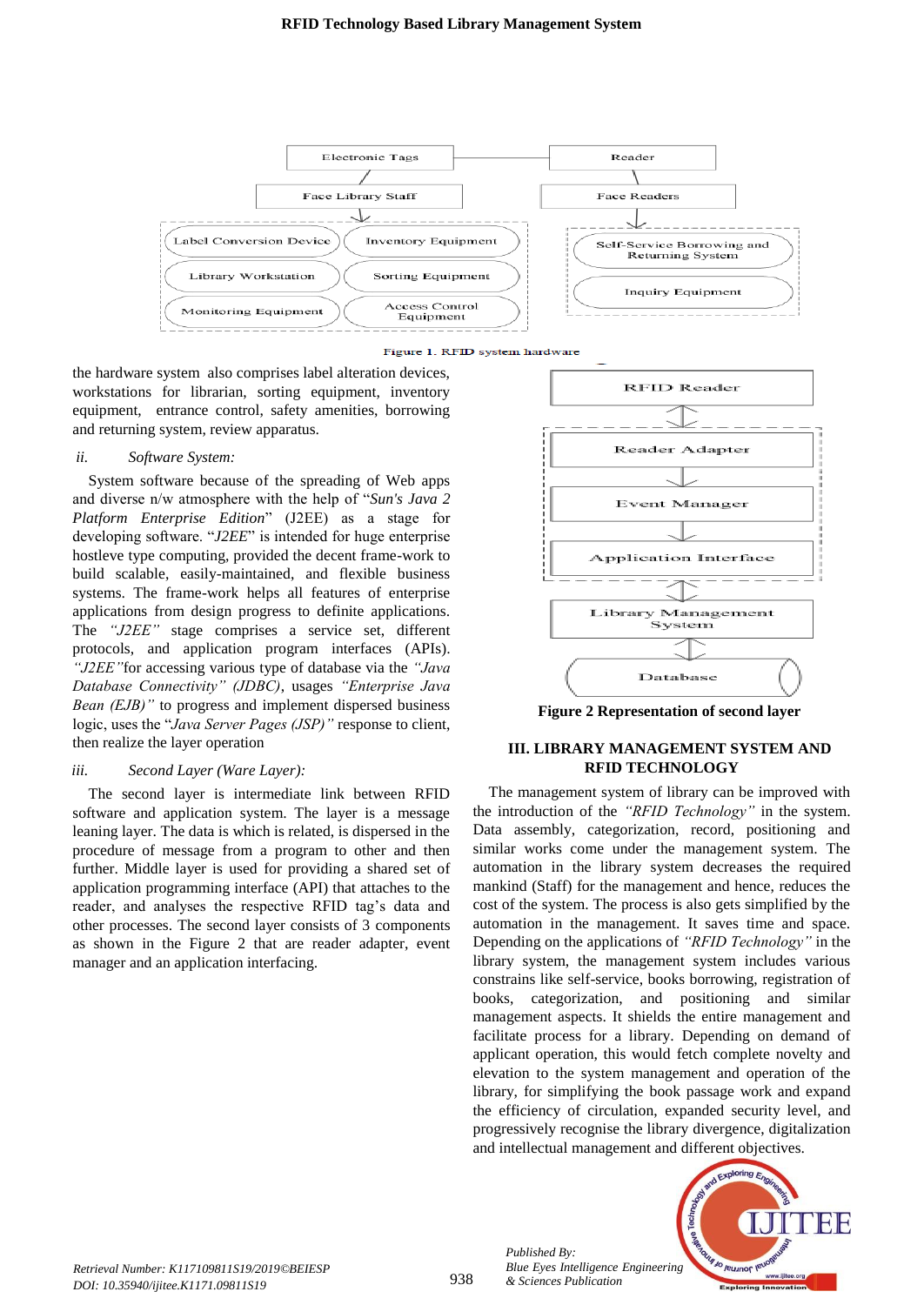

# **Figure 3 Flow chart for the system with RFID technology**

The system for managing libraries that uses *"RFID technology"* implements *"Business Process Reengineering (BPR)"* to shorten the process, recovers the effectiveness of the staff, advance the circulation rate of the books and expand the facility of a library. System expansion precise duty process analysis, combined with "*RFID technology management system*", the book into the library after the first categorization of cataloguing and label work related to writing and related to reading, and after that the sorting system is used to categorise the types of books and shelves, afterwards books can be borrowed by the readers. The choice between manual borrow process and self-help system depends on the readers, the sorting system is used to return the book the books are classified and shelved. In accumulation, one can also custom the RFID joint with automatic record equipment literature resources inventory enquiry operation of the library. Explanation, RFID based, business process for library is categorized into editing, borrowing, inventory of the 4 major processes and sorting. It can be seen from Figure 3.



**Figure 4 Process of electronic label conversion**

# **IV. METHODOLOGY & RESULTS**

The model operation embraces a label alteration subsystem, a system for the self-service lending and returning, record counting sub-system, access control of security access, etc. Explicit module operation examination is given as:

# *A. Sub-system for converting label:*

For the purpose of fast exchange of Label to *"RFID"* tag this sub-system is employed. The sub-system works with mainly an *"RFID*" tag transfiguration hardware equipment and software system for exchange; IN accordance of the necessity of user the software sub-system would be modified. The label conversion equipment is interlinked with the software and *"RFID"* tag is attached to the book in any hidden page of the book. Contactless interpretation of *"RFID"* tags, while the bar-code has been read, and after that the related data of the code of the book is rapidly transcribed to label. Bar code and RFID tag information bonded in series completing the conversion of the label of a book. Precise procedure is represented by Figure 4.

Sub-system for self-service lending and returning:

The system includes self-operation for lending books, book returning, renewing book, and also the receipt for that. Enter all the information about borrowing system which is automated in accordance to tips of library card.



*Published By:*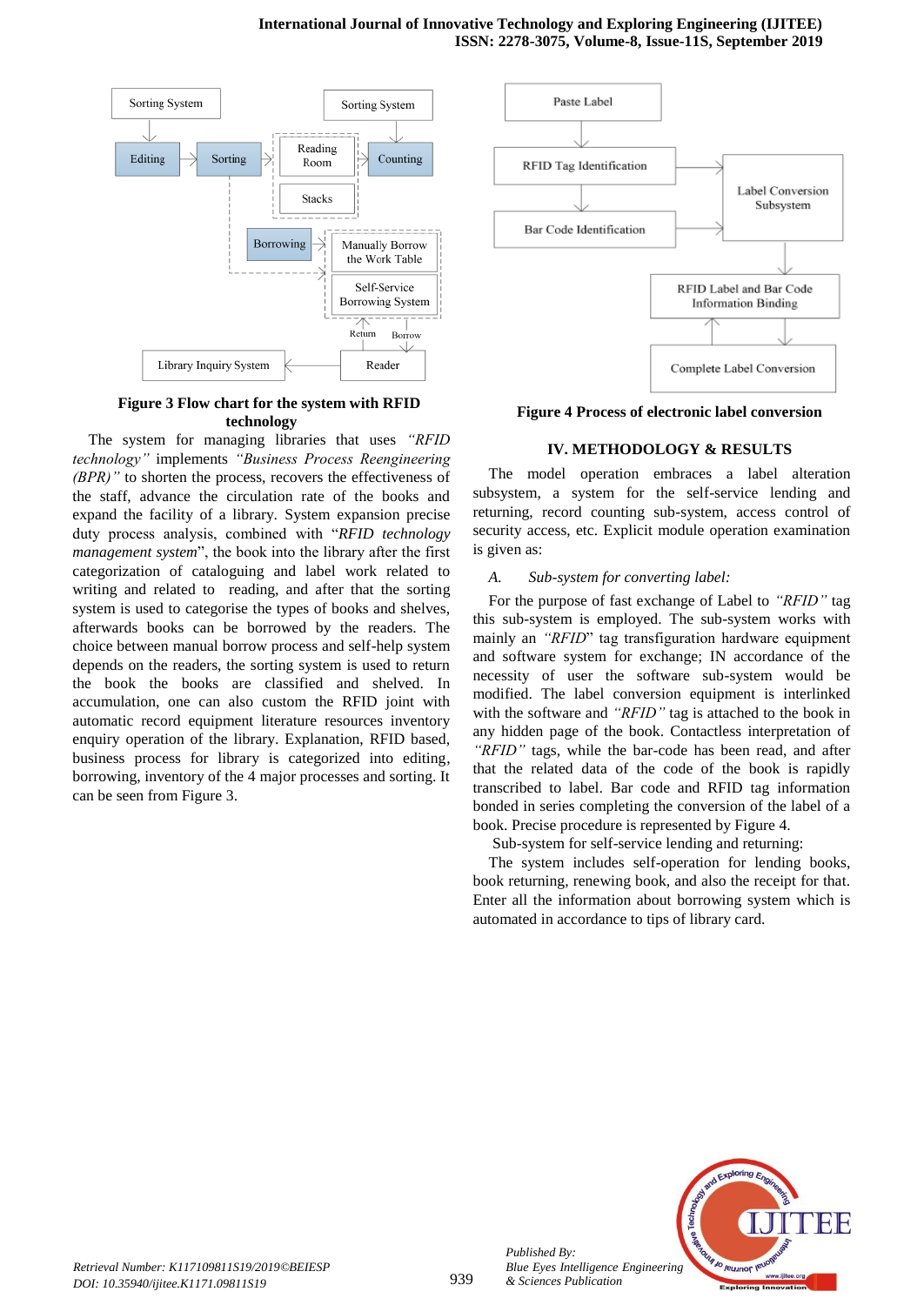

**Figure 5 Self-service lending and repaying subsystem**





Checking the damage, debts, and all related information. First enter the given password to sign in and get the data of library card, and then the *"RFID"* tag is scanned by the reader and recognise the RFID tag no. is registered or not, then get the data of the bar code, modification in the status of lending or returning/renewing books. The "*RFID*" reader is able to read upto 20 "*RFID*" tag data of books at a time. For renewal of the books, sign in the system's central interface and press the "renew "button ,documentation of the certificates is done by scanning of the card (library card), then password would be entered and there is a button

"confirm renew " for renewing books. For Self-service returning back the books, sign in to the system prime interface and then click on "returning" button, this would put the book in the scanning area for the RFID reader for scanning and identifying the no. of RFID tag, check After that identify the information present in the bar code and analyse the state then return it. The process for the subsystem is shown in Figure 5



*Published By:*